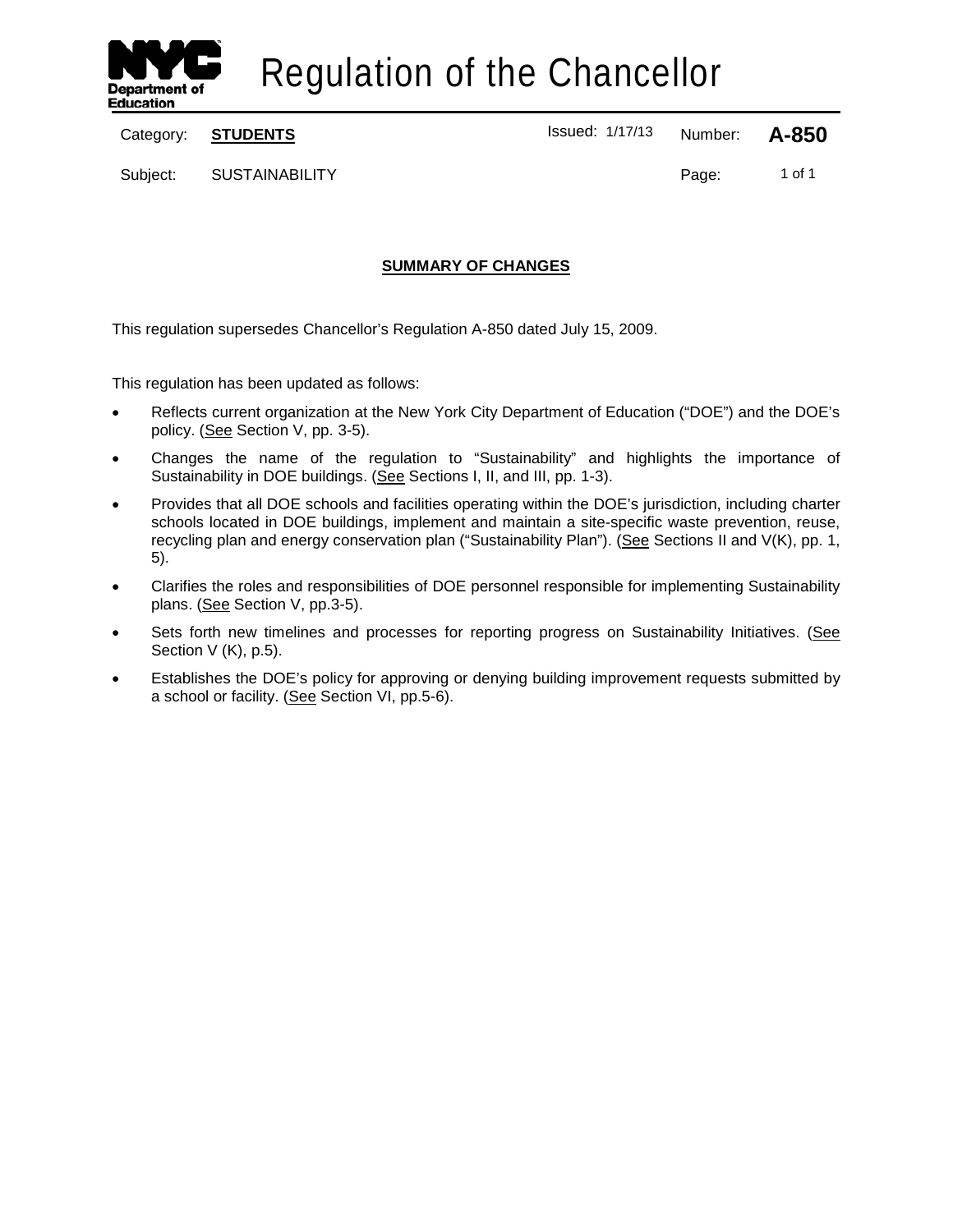# **ABSTRACT**

The New York City DOE of Education ("DOE") recognizes that recycling and sustainability are important priorities. In coordination with New York City's new initiatives on sustainability as outlined in PlaNYC, New York City's Local Law No. 41 of 2010 "Citywide Recycling," and Local Law No. 22 2008, "New York City Climate Protection Act," this regulation requires all DOE facilities and schools to adopt and report on sustainability practices, to emphasize the importance of sustainability, to create a culture that accepts fiscal responsibility for sustainability goals, to enhance building performance, and to foster a sense of citizenship in our students by encouraging students to focus on sustainability.

In particular, this regulation requires every facility and school operating within the DOE's jurisdiction, including charter schools located in DOE buildings, to complete and implement a site-specific waste prevention, reuse, recycling, and energy conservation plan ("Sustainability Plan")<sup>[1](#page-1-0)</sup> that shall be distributed by the DOE's Director of Sustainability annually. In addition, all facilities and schools under the DOE's jurisdiction must complete the annual Sustainability Survey distributed by the DOE. The Sustainability Plan, among other things, shall provide information on each facility's recycling and waste reduction activities and energy consumption. This regulation sets forth procedures and practices to standardize Sustainability Plans in all DOE facilities and schools, and requires all DOE employees to comply with the DOE's sustainable initiatives.

### **I. OVERVIEW**

<span id="page-1-0"></span>

Recently, New York City and the City Council have enacted a series of laws and programs that require the DOE and other city agencies to focus on reducing greenhouse emissions and sustainability in general. In 2007, the city outlined its environmental policy in PlaNYC which requires among other things, for city owned buildings to reduce greenhouse emissions by 30 percent. In 2010, the City Council enacted Local Law No. 41 "Citywide Recycling" which, among other things, requires the Chancellor to designate a "Sustainability Director" who is responsible for developing the DOE's sustainability policies, guidelines, and goals to promote waste prevention, reuse and recycling practices across all DOE schools and buildings. Moreover, in August of 2011, City Hall created a new program, the Energy Incentive Alignment Program, that shifts budgetary responsibility to the DOE for all of its energy costs.

## **II. SUSTAINABILITY POLICY**

Sustainability greatly impacts our students' health, school buildings, and the environment in general. Since sustainability is an important priority and because it is critical to the city's future, the DOE is committed to:

- Encouraging schools to adopt sustainability goals for energy conservation, recycling, ecology, and green curriculum;
- Implementing energy conservation practices and programs in order to decrease expenditures and to reduce greenhouse gas emissions;
- Implementing recycling and waste reduction practices to (1) reduce the amount of waste disposed in landfills that could have otherwise been recycled, reused or composted, which would create local economic opportunities, (2) reduce the fiscal burden of landfill disposal, and (3) reduce greenhouse gas emissions from waste hauling and disposal;
- Promoting programs that (1) encourage schools to create gardens, plant trees, and open more playgrounds to connect students and staff with nature, (2) encourage healthy lifestyle

<sup>1</sup> Information regarding the DOE's sustainability initiatives, the Sustainability Plan, and the Annual Sustainability Survey may be found at [http://schools.nyc.gov/sustainability.](http://schools.nyc.gov/sustainability) 

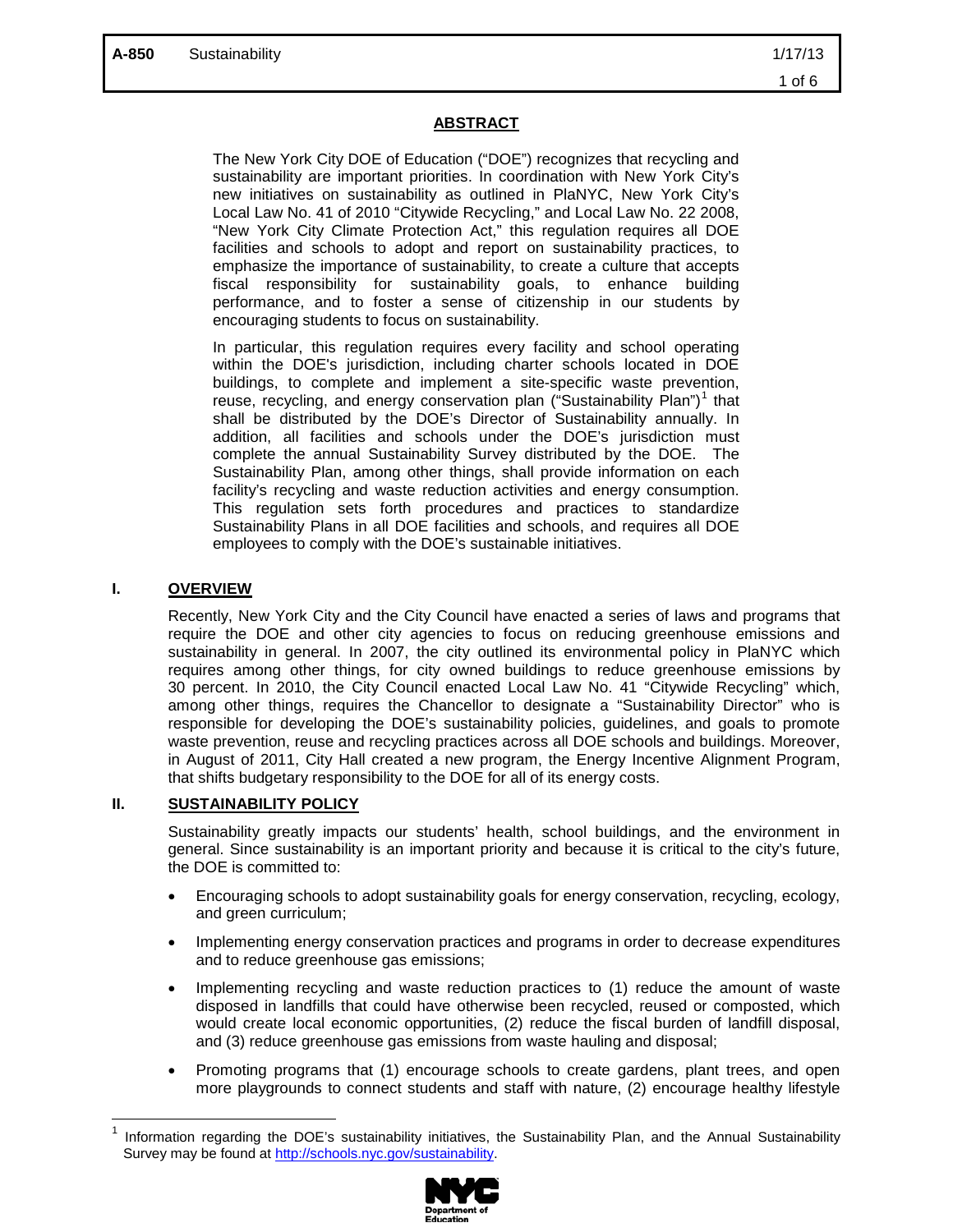choices, and (3) to meet the goals within PlaNYC and the City's Million Trees program<sup>[2](#page-2-0)</sup>, and

- Reducing energy consumption and the DOE's carbon footprint by requiring that all DOE schools and facilities under the DOE's jurisdiction, including charter schools located in DOE buildings, remove non-essential personal equipment (e.g., microwave ovens, mini refrigerators, coffee makes, personal fans, and personal heaters) from cubicles, offices and classrooms because these items not only consume a large amount of electricity, but also pose a fire hazard to our students and staff and attract vermin. Each school or facility will instead have this type of equipment available for use in at least one central location, such as a resource room, teacher's lounge, or other available space in the building; and
- Providing resources and guidance to DOE schools on how to incorporate sustainability within the common core curriculum and how to build student leadership skills community engagement around sustainability principles.

As such, all facilities and schools under the DOE's jurisdiction, including charter schools located in DOE buildings, must create a site-specific Sustainability Plan that outlines the school or facility's sustainability goals. Each school year, the DOE shall distribute an online application form or template that enables schools, including charter schools, to create and submit their Sustainability Plans to the DOE. Moreover, each school year, all schools and facilities within the DOE's jurisdiction shall complete an Annual Sustainability Survey.

The Sustainability Plan will require principals, or in non-school buildings, building captains, to complete the following information:

- Identify the Sustainability Coordinator for the school or building;
- $\bullet$  Identify members of the Green Team<sup>[3](#page-2-1)</sup>;
- Identify current sustainability practices;
- Identify energy conservation goals and action items;
- Identify recycling goals and action items;
- Identify ecology goals and action items and
- Identify Green curriculum items or programs that seek to incorporate sustainability in the curriculum.
- Commit to removing all non-essential personal equipment (e.g., microwave ovens, mini refrigerators, coffee makes, personal fans, and personal heaters) from cubicles, offices and classrooms.

### **III. KEY SUSTAINABILITY PROGRAMS**

 $\overline{a}$ 

The DOE's Sustainability recommendations, guidelines, and other information related to sustainability are available at http://schools.nyc.gov/community/facilities/sustainability/default.htm

Key sustainability programs that the DOE encourages for all facilities and schools under the DOE's jurisdiction include:

- Increasing the number of schools that participate in the Green Cup Energy Challenge<sup>[4](#page-2-2)</sup> annually.
- Implementing a food waste composting program at all DOE schools and facilities, beginning

<span id="page-2-2"></span>energy and reduce greenhouse emissions. Schools in the Challenge read their meters every week and participate in a competition. *See* <http://www.greencupchallenge.net/nyc/index.html> for more details.



<span id="page-2-0"></span>The City's Million Trees program seeks to have the city plan and care for one million new trees over the next  $\frac{1}{3}$  decade.

<span id="page-2-1"></span><sup>3</sup> A school's Green Team typically includes the principal, sustainability coordinator, teachers, students, custodian engineer, UFT chapter leader, parents and other school community partners that the principal would deem appropriate to include. More information on the Green Team and ideas on how to get started may be found at [http://schools.nyc.gov/community/facilities/sustainability/Greening/default.htm.](http://schools.nyc.gov/community/facilities/sustainability/Greening/default.htm)<br>The Green Cup Energy Challenge refers to a program that encourages all DOE schools to collectively conserve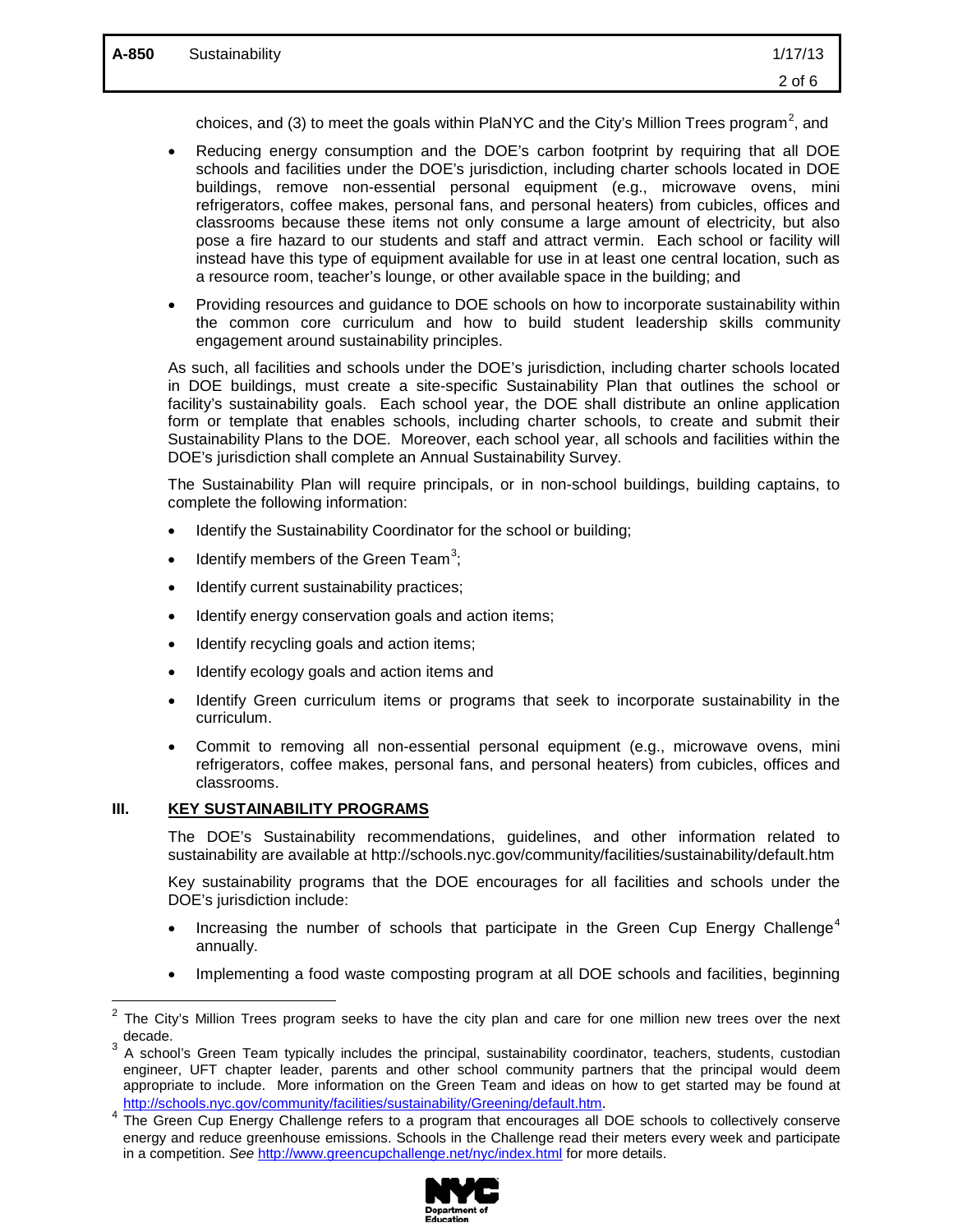with pilot programs at selected schools.<sup>[5](#page-3-0)</sup>

• Providing sustainability training opportunities for sustainability coordinators, custodian engineers, building managers and School Food staff.

# **IV. COMPLIANCE**

The Division of School Facilities ("DSF"), with the support of the Division of Accountability, Performance and Support ("DAPS"), is responsible for ensuring that the required Sustainability Plans are completed and implemented for each DOE facility.

All DOE employees are required to practice and promote recycling, waste reduction, and reuse. Furthermore, all DOE employees must comply with the procedures governing the procurement of all goods, including but not limited, to paper products, office equipment and electronics as set forth in the Environmentally Preferable Purchasing Laws. [http://www.nyc.gov/html/mocs/html/programs/epp.shtml.](http://www.nyc.gov/html/mocs/html/programs/epp.shtml)

To the extent that a school or facility under the DOE's jurisdiction, including a charter school located in DOE buildings, cannot comply with the terms and provisions of the DOE's Sustainability Plan, the school or facility shall seek a waiver from the Chancellor by submitting a written request to DSF.

#### **V. ROLES & RESPONSIBILITIES**

#### A. Chief Executive Officer for the Division of School Facilities

The Chief Executive Officer ("CEO") for the Division School Facilities ("DSF") shall present the Annual Sustainability Report on behalf of the Chancellor to the New York City Department of Sanitation's ("DSNY") Commissioner by January 1st of each year for the preceding Fiscal Year.

#### B. Director of Sustainability

The Director of Sustainability shall be responsible for setting policies, guidelines, and goals to promote waste prevention, reuse and recycling practices, energy conservation, ecological improvements, water efficiency, air quality and other sustainability related programs to be implemented by the Sustainability Coordinators in individual schools.

The Director of Sustainability shall be responsible for the development of the Sustainability Plan application which will be used to support the DOE's Sustainability Initiative targets. The Director of Sustainability shall ensure that all schools and buildings under the DOE's jurisdiction complete and submit the Sustainability Plan annually.

The Director of Sustainability shall send an annual Sustainability Survey to all Sustainability Coordinators to gather Sustainability Plan implementation progress from schools. The Director of Sustainability shall prepare an annual report ("Sustainability Report") for the CEO on recycling, energy conservation and all other sustainability related activities for the DOE as indicated above.

### C. Deputy Director of Recycling

The Deputy Director of Recycling shall be responsible for the development and coordination of the DOE's recycling policy for all DOE facilities and for coordinating the recycling portion of the Sustainability Report. The Deputy Director of Recycling shall distribute policy and guidelines on recycling and waste reduction to all DOE facilities and will provide technical assistance to individual schools when needed.

<span id="page-3-0"></span><sup>—&</sup>lt;br>5 For more information on the City's composting program please see [http://www.nyc.gov/html/nycwasteless/html/compost/composting\\_nyc.shtml.](http://www.nyc.gov/html/nycwasteless/html/compost/composting_nyc.shtml)

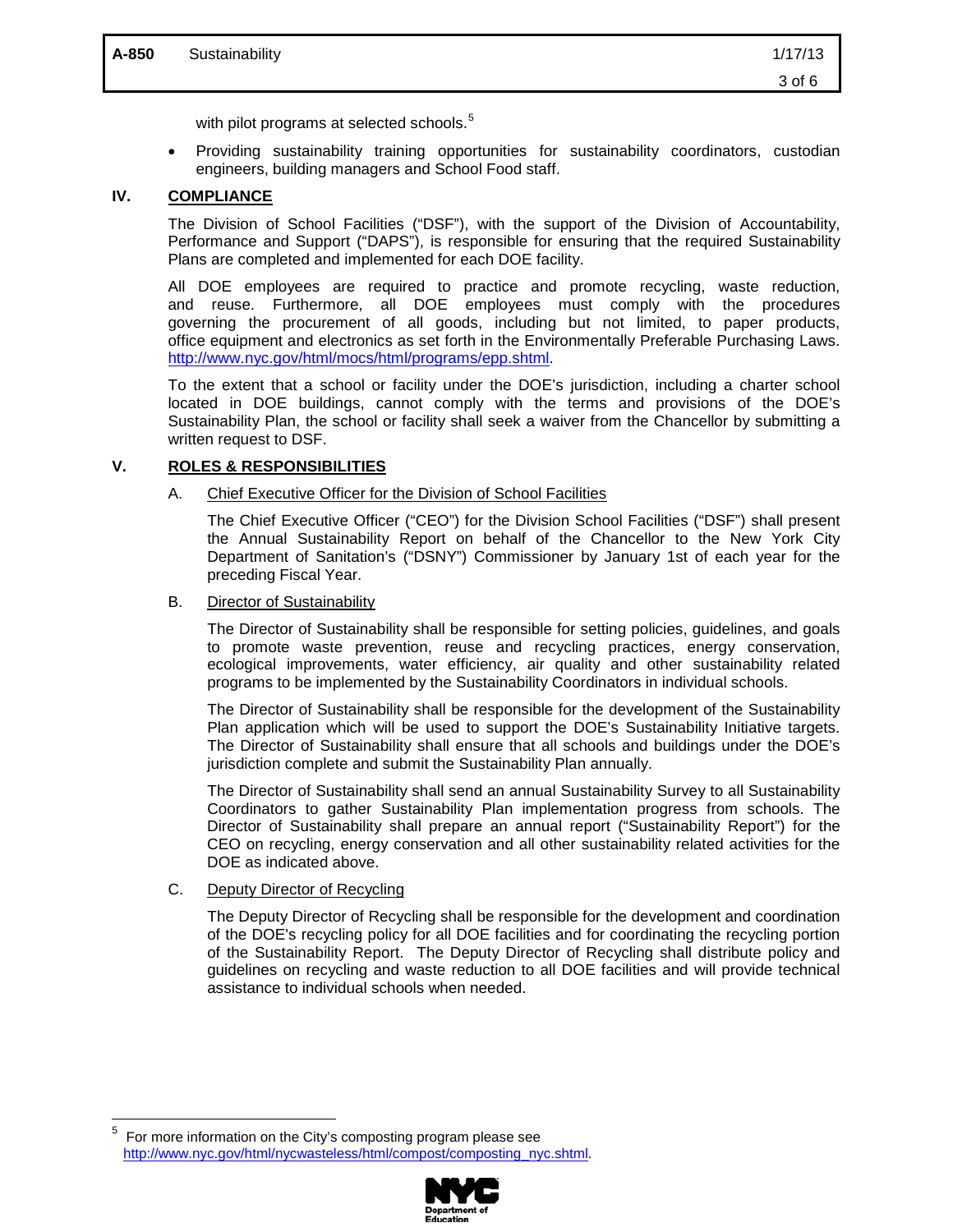### D. Deputy Director of Energy

The Deputy Director of Energy shall be responsible for the development and coordination of the DOE's Energy Conservation policy, liaise with the New York City DOE of Citywide Administrative Services Division of Energy Management ("DCAS DEM"), coordinate with utility companies to ensure that the DOE is correctly charged for all utility usage and that there are no inaccuracies in the estimated bills, and for updating EPA Energy Star Portfolio Manager accounts.

The Deputy Director of Energy shall distribute policy and guidelines on energy load management to DOE facilities and provide technical assistance to DOE facilities when needed. The Deputy Director of Energy shall communicate utility information to Custodian Engineers and Sustainability Coordinators periodically and promote energy conservation programs, such as the Green Schools Alliance Green Cup Challenge, and provide training programs as needed.

### E. Children First Network Facility Liaison

Each Children First Network shall designate a facility liaison who shall assist with the DOE's efforts to monitor, evaluate, and report on implementation of the Sustainability Plan for the schools in the Network. The facility liaison shall coordinate with the Deputy Director of Facilities as needed.

F. Principals

Each principal shall be responsible for ensuring the completion of the Sustainability Plan and its implementation at his or her school. Each Principal shall designate a person from the school's administrative or teaching staff to be the Sustainability Coordinator for that individual school.

If a school is located on a "campus" (i.e. a building containing more than one school or program), the Principals for the various schools may appoint one person to serve as the Sustainability Coordinator for all the schools in the building.

Principals shall ensure compliance with heating and air conditioning directives received from the DCAS DEM and DOE of Health and Mental Hygiene as appropriate.

G. Building Captains

Each Building Captain in a non-school DOE building shall be responsible for the completion of the Sustainability Plan and its implementation at his or her building. Each Building Captain shall designate a person from the building occupants to be the Sustainability Coordinator for that individual building.

Each Building Captain in a non-school DOE building shall remove all non-essential personal equipment (e.g., microwave ovens, mini refrigerators, coffee makes, personal fans, and personal heaters) from cubicles and offices permanently. Building Captains shall maintain compliance with heating and air conditioning directives received from the DCAS DEM and DOE of Health and Mental Hygiene as appropriate.

### H. Sustainability Coordinators

The Sustainability Coordinator shall be responsible for:

- Completing and implementing the school's Sustainability Plan, or in the case of nonschool buildings, the building's Sustainability Plan. Sustainability Coordinators shall review and report to the Principal/Building Captain on recycling practices at the school or building. Serving as the conduit for sustainable curriculum development initiatives in school buildings.
- Utilizing the U.S. EPA Energy Star Portfolio Manager provided by the DOE in assisting with energy conservation programs. .
- If a school is located on a campus, Sustainability Coordinators from each school shall hold periodic campus-wide sustainability meetings to coordinate their conservation efforts (e.g., turn off the lights and equipment that are not in use).

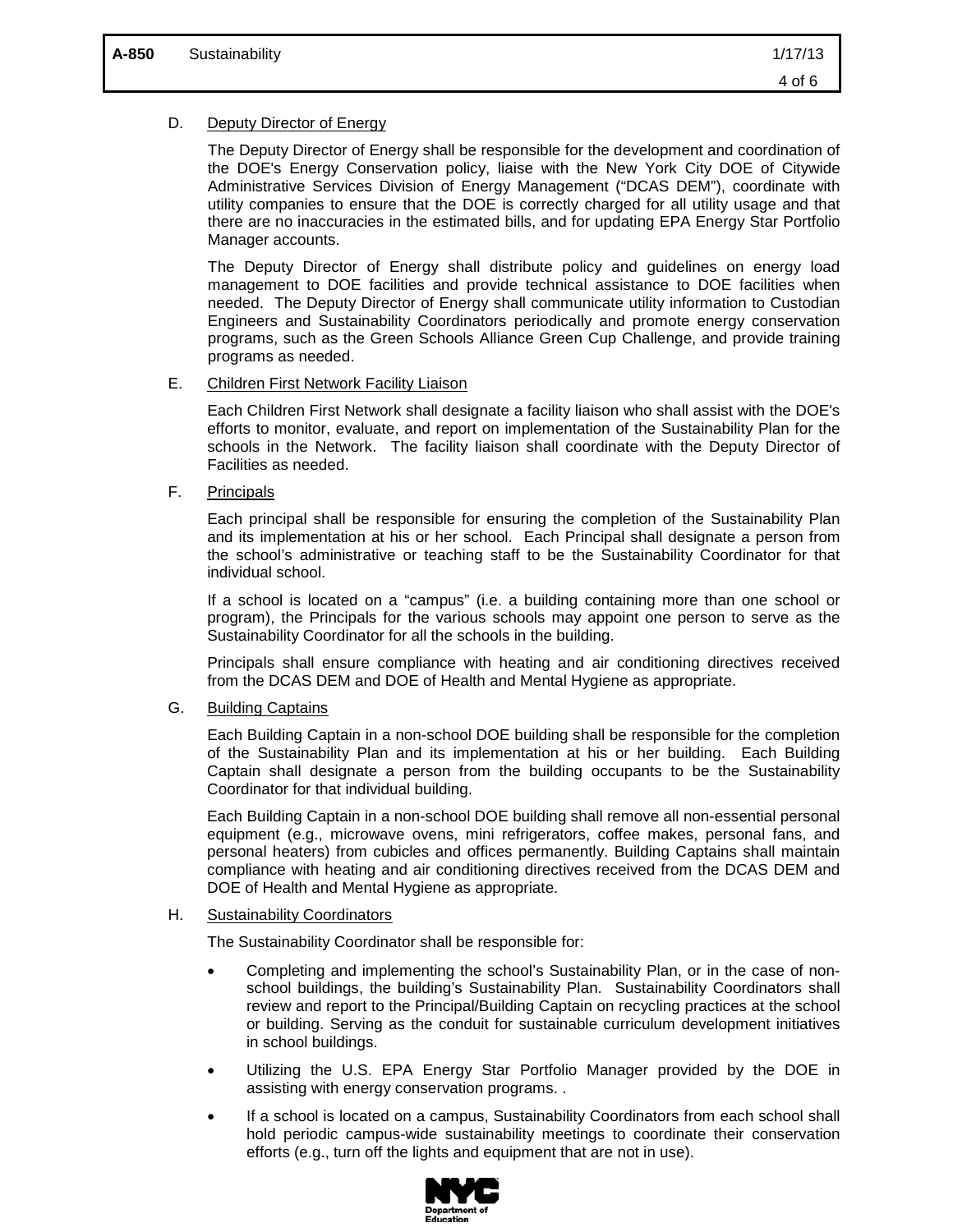- Sustainability Coordinators shall complete and submit to the DOE's Director of Sustainability the Annual Sustainability Survey.
- The Sustainability Coordinator shall consult with representatives from all sectors of the school or DOE Building, including Principal(s), food services, administrative and facilities staff, and wherever possible, parents and students, in developing and implementing all of the sustainability initiatives at the school.

### I. Deputy Director of Facilities

The Deputy Director of Facilities shall monitor Custodian Engineers and Building Managers to ensure compliance with each school's Sustainability Plan.

### J. Custodian Engineers and Building Managers

Each Custodian Engineer and Building Manager shall be responsible for:

- Providing designated recycling receptacles at each school with a clear plastic bag (Paper receptacles may be unlined);
- Monitoring that recyclable materials from smaller recycling receptacles are placed into larger clear plastic bags (as needed) for DSNY pick-up during collection from classrooms. Separated recyclables shall never be placed in the same bag with garbage;
- Notifying Sustainability Coordinators and Principal(s)/Building Captains of any noncompliant rooms, areas or staff;
- Setting out all recyclables in clear plastics bags in the designated area for regularly scheduled New York City DOE of Sanitation ("DSNY") pick-up;
- Optimizing building operations to improve energy performance of the buildings and attending the Building Operators Certificate training program offered by the City of New York (at no cost);

# K. Reporting

- 1. Each Principal and Building Captain shall designate a Sustainability Coordinator for the school or building respectively by the last Friday of September each year and shall inform the Director of Sustainability through a website that will be distributed to all Principals and Building Captains.
- 2. Each Sustainability Coordinator must complete a Sustainability Plan as directed and provided by the DOE and ensure that the Sustainability Plan is signed by the Sustainability Coordinator, Principal, and Custodian Engineer/Building Manger by the last Friday in October each year. In DOE buildings without schools, the plan should be signed by the Sustainability Coordinator, Building Captain and Custodian Engineer/Building Manager.
- 3. Each Sustainability Coordinator must complete the Annual Sustainability survey issued by the Director of Sustainability by the second Friday in June each year.
- 4. Each Building Captain in a building without any schools shall report that all nonessential personal equipment (e.g., microwave ovens, mini refrigerators, coffee makes, personal fans, and personal heaters) is removed from offices and cubicles on an annual basis as part of the Sustainability Plan.
- 5. The Director of Sustainability shall prepare an Annual Sustainability Report for the CEO to be submitted to the Chancellor by January  $1<sup>st</sup>$  of each year. The Annual Sustainability Report shall include waste preventive measures that have been adopted and implemented by the DOE for the preceding fiscal year.

### **VI. BUILDING IMPROVEMENT PROJECTS**

A. When a school requests approval for a building improvement project that would increase the energy consumption of the building (e.g., a request for an air conditioner or a Smart